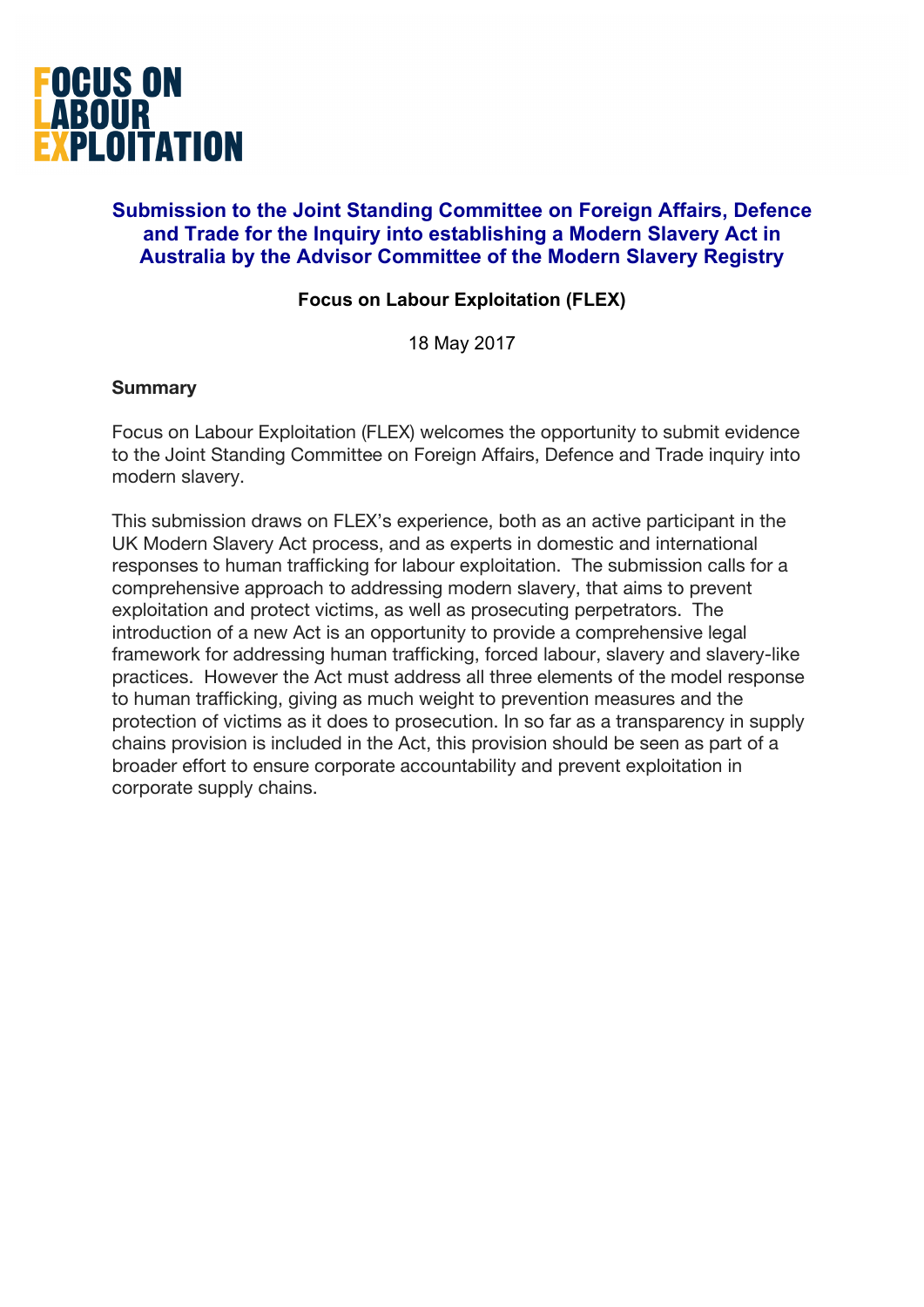

# **List of recommendations**

### *Offences:*

- 1. The new Act should make clear that the consent of the victim does not preclude a determination that an offence has been committed.
- 2. Offences in the new Act should be consistent with international definitions of forced labour, slavery, servitude and trafficking in persons.
- 3. Recommendation: The new Act should make explicit provision for corporate criminal liability for offences under the Act.

## *Compensation*

- 4. The new Act should include a requirement that victim compensation orders be considered by the Court in all cases following conviction for an offence under the Act.
- 5. The new Act should include a civil remedy for victims of modern slavery.
- 6. The new Act should provide for a specific compensation fund for victims, financed out of proceeds of crime recoveries.

## *Victim support*

7. The entitlement of victims to support and a minimum set of support standards should be included in the new Act.

#### *Independent oversight*

8. The Act should include the establishment of an independent Commissioner or similar independent oversight mechanism, that is tasked with monitoring, measuring and improving the government's response to modern slavery.

# *Corporate accountability*

- 9. The inclusion of any transparency in supply chains provision in the new Act should be recognized as just one part of a more comprehensive response to modern slavery.
- 10.Any transparency in supply chains provision included in the Act should include mandatory areas for disclosure, including due diligence and risk assessment practices; inspections; engagement with unions and worker organisations; and identification, remedy and response to modern slavery incidents.
- 11.A publicly accessible central registry where companies would be required to submit their annual statements should be created and maintained by the Australian government.
- 12.Any transparency in supply chains provision included in the Act should include a strong monitoring and enforcement mechanism, including penalties for failure to produce a statement and failure to comply with the mandatory elements of the statement.

#### *Procurement*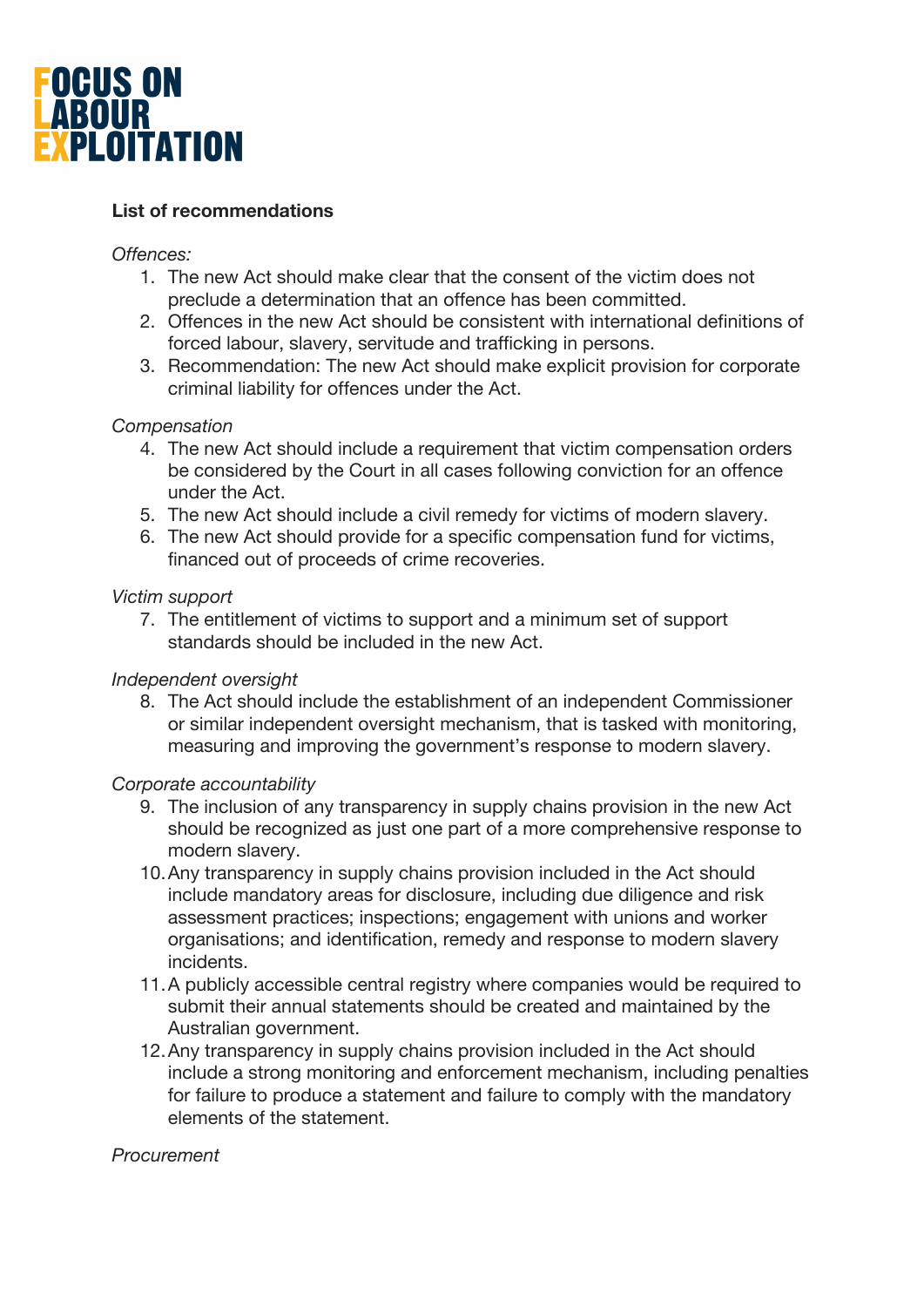

- 13.Any transparency in supply chains provision included in the Act should include government bodies in the list of legal entities required to report.
- 14.The Act should exclude from public procurement processes any contractor who has not complied with any reporting requirements under the Act.

#### *Labour inspection and enforcement*

- 15.The Australian Government should ratify the ILO's Forced Labour Protocol.
- 16.The Australian Government should review and strengthen the operation of the Fairwork Ombudsman, including adequately empowering and resourcing the Ombudsman to carry out proactive investigations and referrals to the Australian Federal Police.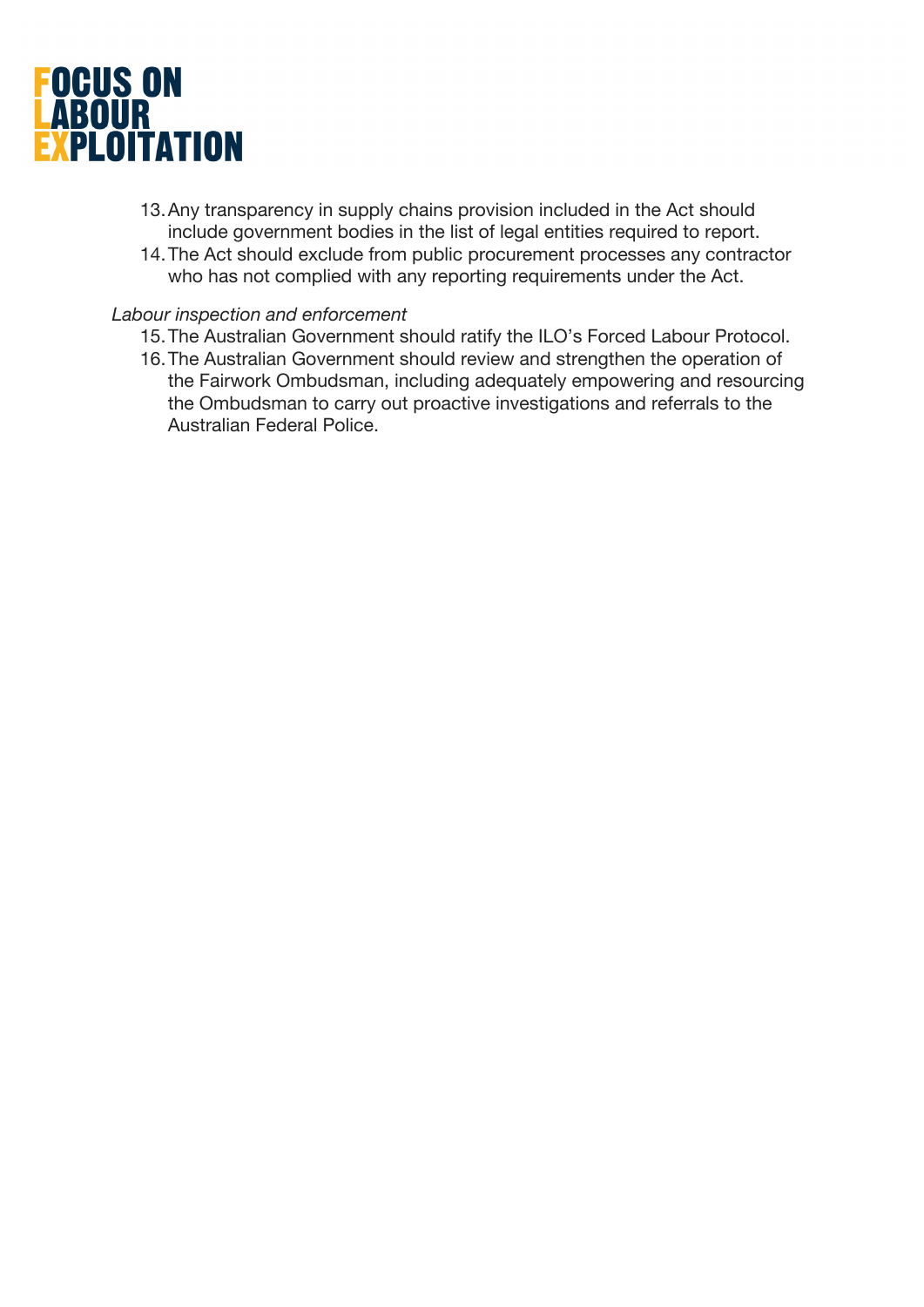

# **About FLEX**

FLEX works to end human trafficking for labour exploitation. To achieve this, FLEX works to prevent labour abuses, protect the rights of trafficked persons and promote best practice responses to human trafficking for labour exploitation by undertaking research, advocacy and by building awareness in this field. Through this work FLEX:

- 1. Ensures that the enforcement of labour rights forms part of national and international responses to trafficking for labour exploitation;
- 2. Ensures that victims of trafficking for labour exploitation are recognised as individuals and rights-bearers; and
- 3. Challenges policies, attitudes and practices that drive labour exploitation.

FLEX established itself as a leader in policy and practice to prevent trafficking for labour exploitation in the UK through its close involvement in the development of the UK Modern Slavery Act 2015. FLEX was a founding member of the NGO coalition on transparency in supply chains, which worked together with companies and industry bodies to progress the transparency in supply chains provision of the Act, including drafting proposed text and briefing MPs. Subsequent to the Act, FLEX has co-written standard setting guidance for companies on complying with the TISC provisions therein. FLEX is also a founding member of the Modern Slavery Registry Advisory Committee. FLEX is a registered charity based in London, UK.

# **The Labour Exploitation Accountability Hub**

The Labour Exploitation Accountability Hub<sup>1</sup> was launched by FLEX in 2015 and is a key resource for the promotion of both government and corporate accountability for human trafficking, forced labour and slavery in national and global business supply chains. The Hub aims to generate a broader discussion about how corporate accountability can be achieved and providing the basic legal information needed to impose accountability on both companies and governments. The Hub also provides a platform for further research and advocacy on accountability issues, including by fostering connections and information sharing among key stakeholders from different parts of the world.

The main feature of the Hub is the publicly accessible database, which provides a broad inventory of national laws and regulations addressing severe labour exploitation in supply chains, including criminal, labour and administrative laws. The database is searchable by country, legal topic, and by keywords, and includes brief notes on the implementation of the collected legal mechanisms. Country summary pages also provide an overview of the national context and legal framework, and highlight key implementation issues.<sup>2</sup>

<sup>&</sup>lt;sup>1</sup> See http://accountabilityhub.org/

<sup>&</sup>lt;sup>2</sup> See http://accountabilityhub.org/countries/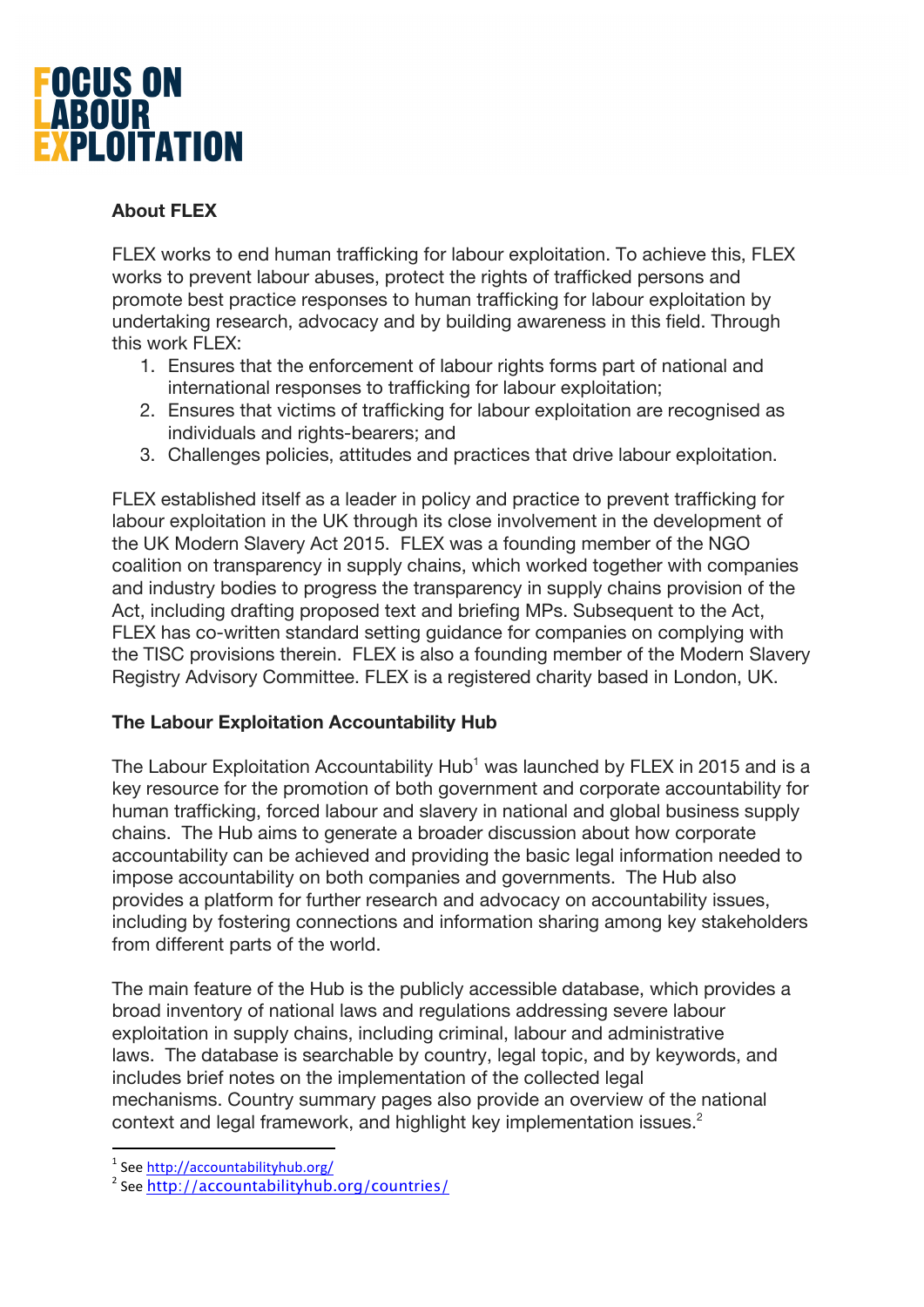

## **1. Provisions in the UK Modern Slavery Act which have proven effective in addressing modern slavery, and whether similar or improved measures should be introduced in Australia;**

The Modern Slavery Act was passed into law on 26 March 2015, and its provisions variously came into effect in July and October 2015. On many aspects of the legislation it is therefore too early to give a conclusive assessment of its effectiveness, though some initial effects and assessments are set out below. The provisions covered below are those that FLEX feels are most salient in the Australian context and in which FLEX was most closely involved in developing during the Modern Slavery Bill process. FLEX also advocated strongly for the review of the Gangmaster's Licensing Authority provided for in Section 55 of the Modern Slavery Act. This important prevention and identification component of the Act is covered further in the second part of this submission.

o *Part 1 - Offences*

The UK Modern Slavery Act clarified and consolidated the UK's criminal law in relation to human trafficking, forced labour and slavery. This has assisted in increasing the number of investigations and prosecutions for modern slavery offences in the UK since the Act.<sup>3</sup>

FLEX welcomed the addition of Section 1(5) to the offence of forced labour, slavery and servitude, which confirms that:

*The consent of a person (whether an adult or a child) to any of the acts alleged to constitute holding the person in slavery or servitude, or requiring the person to perform forced or compulsory labour, does not preclude a determination that the person is being held in slavery or servitude, or required to perform forced or compulsory labour.*

This is important, as in many cases the victim will have initially agreed to work for the perpetrator, but is subsequently threatened or coerced in a way that prevents them from leaving or asserting their labour rights. Yet this initial consent is sometimes taken by law enforcement as consent to the exploitation, and leads to the rejection or dismissal of cases.

**Recommendation: The new Act should make clear that the consent of the victim does not preclude a determination that an offence has been committed.** 

<sup>&</sup>lt;sup>3</sup> Haughey, *The Modern Slavery Act Review*, (2016) available at https://www.gov.uk/government/publications/modern-slavery-act-2015-review-one-year-on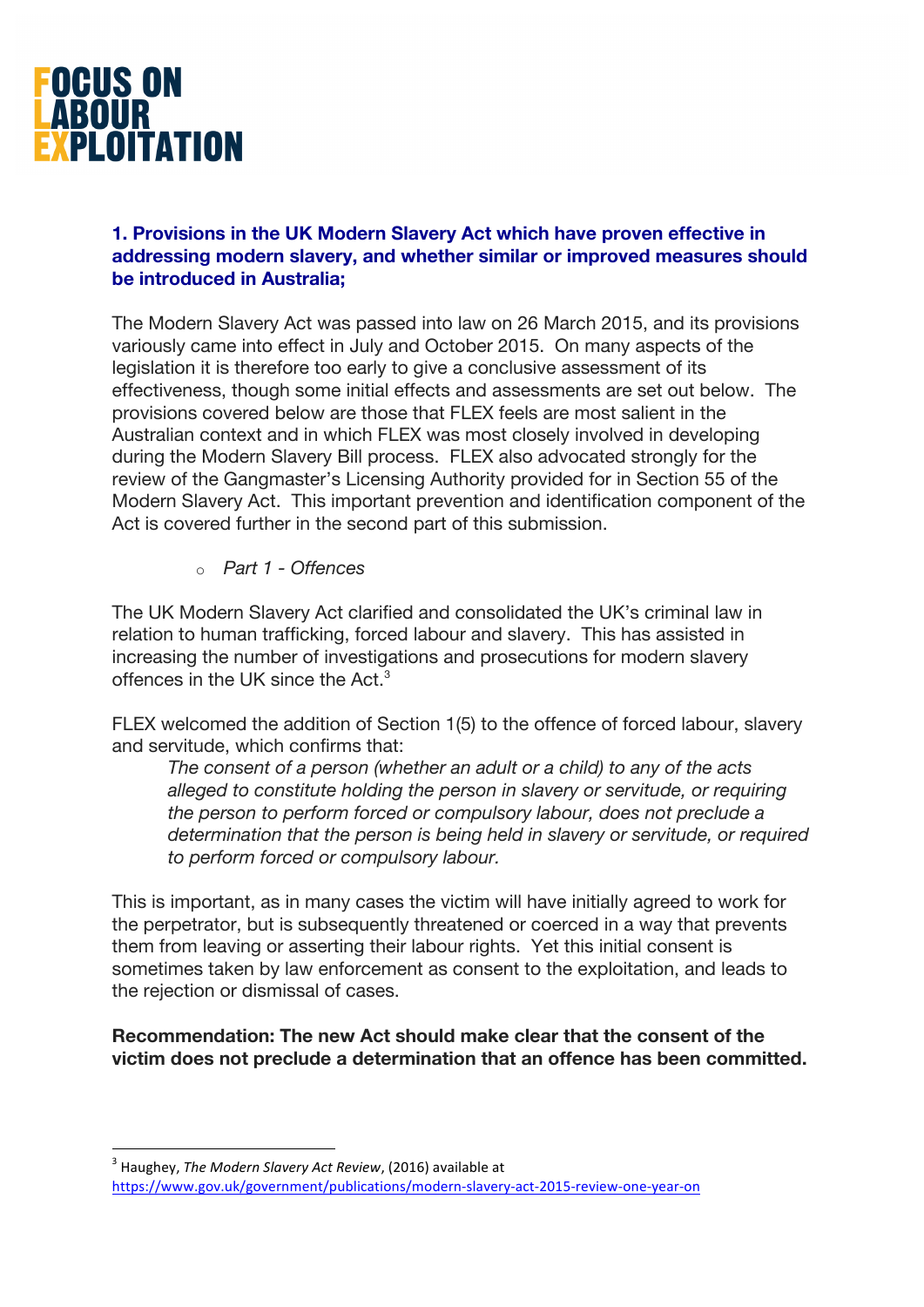

However FLEX notes that the UK Modern Slavery Act definition of human trafficking differs from the international definition in the *UN Protocol to Prevent, Suppress and Punish Trafficking in Persons* ('The Trafficking Protocol'). Article 3 of the Trafficking Protocol defines trafficking in persons as:

*The recruitment, transportation, transfer, harbouring or reception of persons, including the exchange or transfer of control over those persons, by means of the threat or use of force or other forms of coercion, of abduction, of fraud, of deception, of the abuse of power or of a position of vulnerability or of the giving or receiving of payments or benefits to achieve the consent of a person having control over another person, for the purpose of exploitation.*

Unlike the international definition of human trafficking, the Modern Slavery Act does not criminalise the 'harbouring', 'reception', 'exchange or transfer of control' of victims, or even the 'recruitment' of victims, where these acts do not involve the arrangement or facilitation of travel. This may be problematic in cases involving large criminal networks where different people carry out different roles in the trafficking process.

The use of definitions that align with internationally accepted definitions is critical to facilitate international cooperation in the investigation and prosecution of crime. It is also essential to ensure that the extensive body of international legal obligations and guidance that has been developed based the Trafficking Protocol can be directly applied to victims meeting that definition in Australia.

## **Recommendation: Offences in the new Act should be consistent with international definitions of forced labour, slavery, servitude and trafficking in persons.**

The Modern Slavery Act also fails to make clear whether companies may be held criminally liable for offences under the Act. While the Government has suggested that the ordinary principles of corporate criminal liability should apply to these offences, how and whether this would occur is by no means clear. Without a specific provision for corporate criminal liability it is highly unlikely that companies will ever be prosecuted, and to date no such prosecutions have been brought, despite the recent prosecution of a company owner. $4$  By contrast, the Scottish *Human Trafficking and Exploitation Act 2015*<sup>5</sup> makes clear provision for corporate criminal liability, while legislation in Belgium has been used successfully to prosecute a company for the exploitation of their cleaners.<sup>6</sup>

<sup>&</sup>lt;sup>4</sup> See BBC News, *Bed firm boss convicted over 'slave workforce'* (20 January 2016) available at http://www.bbc.co.uk/news/uk-england-leeds-35363259<br>
<sup>5</sup> See http://accountabilityhub.org/provision/section-35-2/<br>
<sup>6</sup> See http://accountabilityhub.org/country/belgium/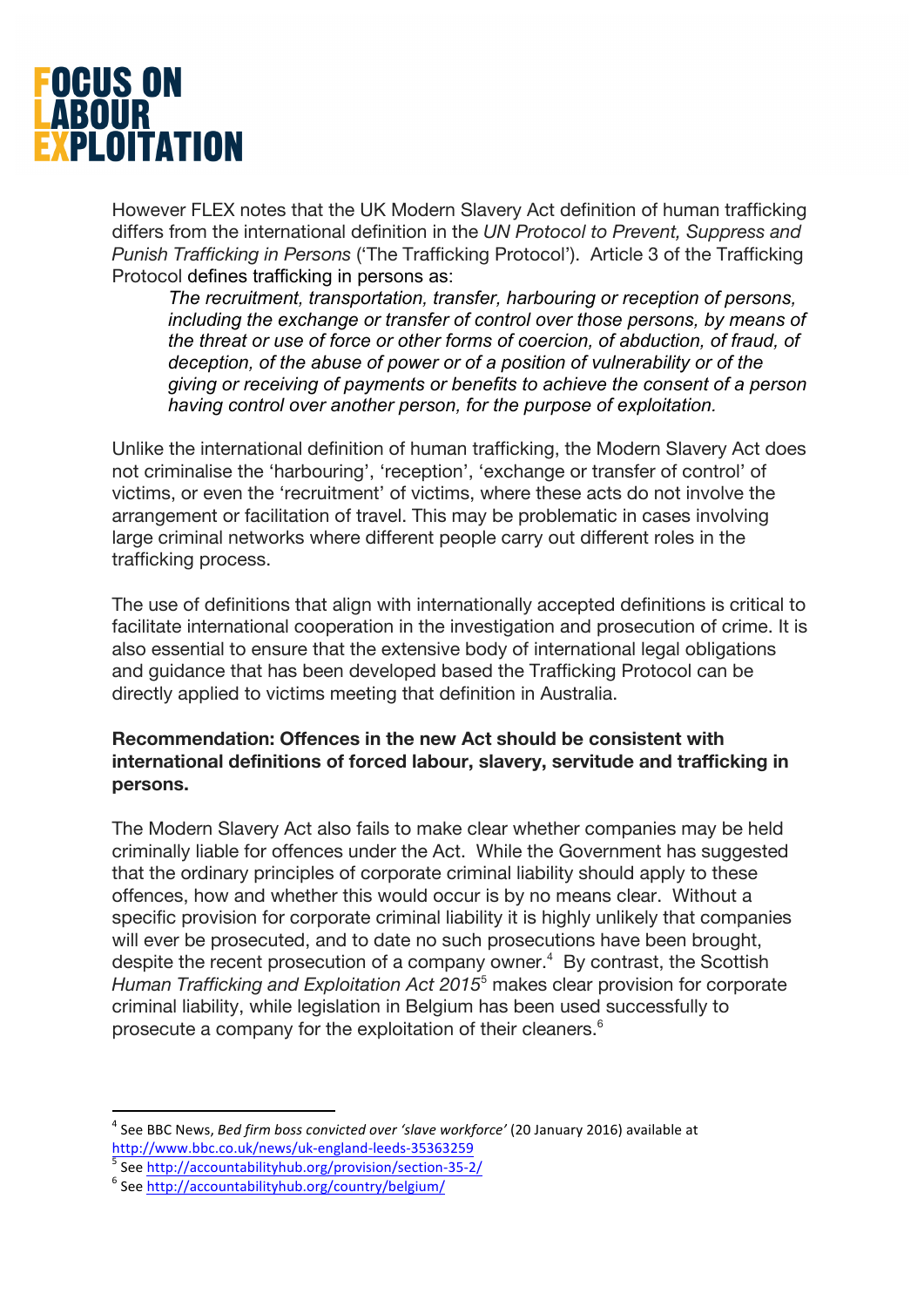

## **Recommendation: The new Act should make explicit provision for corporate criminal liability for offences under the Act.**

### o *Section 8 – Reparation orders*

An important inclusion in the UK Modern Slavery Act is the provision for reparation orders to be made for the payment of compensation by the offender to the victim. Reparation orders may be made where an offender is convicted of an offence under the Act, and a confiscation order is made. Crucially, under Section 8(7) the Court must at least *consider* making a reparation order in eligible cases, and if no order is made, reasons must be given. This provision aims to ensure that the compensation of victims is not overlooked in the criminal justice process, and places responsibility for initiating the compensation order with the Court rather than the prosecution.

However, for this requirement to be effective, there also must be awareness-raising and training to ensure Courts and prosecutors are aware of the Court's duty. Despite the entry into force of the Modern Slavery Act in mid-2015, there was only one order for compensation made in that year, out of 31 convictions for human trafficking, forced labour and slavery.<sup>7</sup> This indicates that despite the new Act, awareness of the rights of victims to compensation remains low.

## **Recommendation: The new Act should include a requirement that victim compensation orders be considered by the Court in all cases following conviction for an offence under the Act.**

# o *Part 4 – Independent Anti-Slavery Commissioner*

The Act establishes a new position of 'Independent Anti-Slavery Commissioner', who is tasked with encouraging good practice in the prevention, detection, investigation and prosecution of slavery and human trafficking offences, and the identification of victims of those offences. The Commissioner may also have regard to the assistance and support of victims, but only in as this relates to the abovementioned activities. In this way, the Commissioner's concern regarding the support of victims is unfortunately tied to the role of such support in achieving prevention, detection, investigation and prosecution.

In carrying out these objectives, the Commissioner may conduct research, make recommendations to public bodies, provide education and information, and report to the Secretary of State. The Commissioner also prepares a Strategic Plan and Annual Report each year, which is approved by the Secretary of State and laid before Parliament.

<sup>&</sup>lt;sup>7</sup> See UK Ministry of Justice, *Criminal justice statistics outcomes by offence data tool* (December 2015), available at https://www.gov.uk/government/statistics/criminal-justice-system-statistics-quarterly-december-2015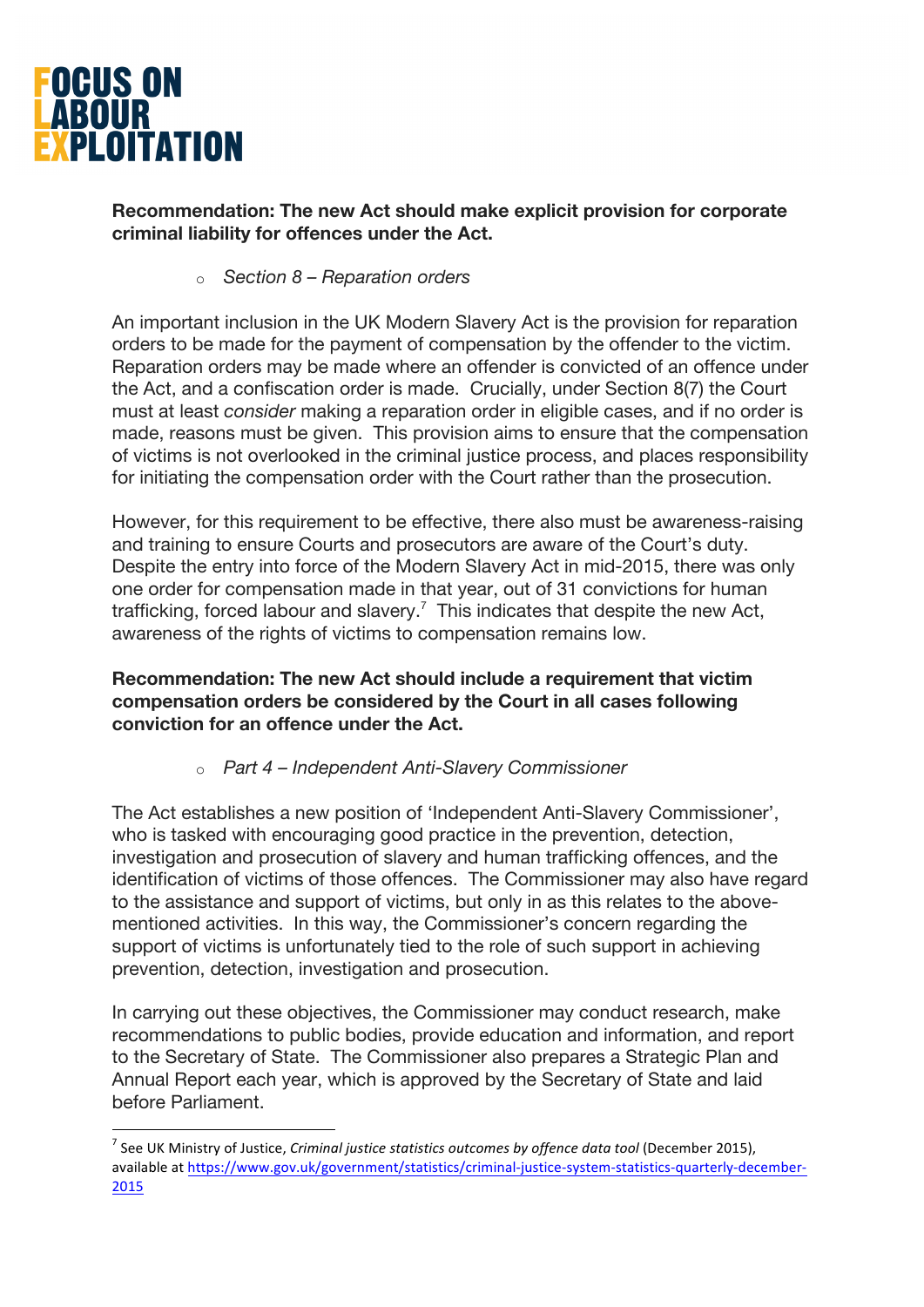

Important 'independent' features of the Commissioner's post include:

- The ability of the Commissioner to appoint her or his own staff;
- The requirement in Section 44 that the public bodies cooperate with the Commissioner in the exercise of his or her functions.

However the Commissioner's independence is at the same time restricted by the requirement that the Commissioner report only on 'permitted matters' or those matters contained within the Strategic Plan approved by the Secretary of State. The process for the appointment of the Director is also not contained in the Act, and was consequently lacking in transparency.

The Commissioner has the potential to play a crucial function in monitoring and improving the implementation of the Modern Slavery Act and the governments wider modern slavery policy. This role could be further strengthened if the Commissioner was tasked with collecting and analyzing data on modern slavery, including and in particular data on compensation and long-term outcomes for victims, which is currently severely lacking in the UK.

**Recommendation: The Act should include the establishment of an independent Commissioner or similar independent oversight mechanism, that is tasked with monitoring, measuring and improving the government's response to modern slavery.** 

o *Sections 49 and 50 – support of victims*

Under Sections 49 and 50 of the UK Modern Slavery Act, the Secretary of State may make regulations and issue guidance to public authorities on the support of victims. The Act itself does not contain any detail on the support entitlements of victims, despite the UK government's obligations to provide such support under the *Council of Europe Convention Against Trafficking in Human Beings* and the EU Trafficking Directive.<sup>8</sup> This is in contrast with the contemporaneous *Scottish Human Trafficking and Exploitation Act 2015* and the *Northern Ireland Human Trafficking and Exploitation (Criminal Justice and Support for Victims) Act 2015*, each of which confirm the entitlement of identified victims to support, and set out the type of support to be provided.

More than two years on from the passage of the Modern Slavery Act, no guidance or regulations have been issued in relation to the support of victims. Such uncertainty should be avoided by ensuring that victim support is included in the primary Act.

<sup>&</sup>lt;sup>8</sup> Directive 2011/36/EU of the European Parliament and of the Council on preventing and combatting *trafficking in human beings and protecting its victims* (5 April 2011)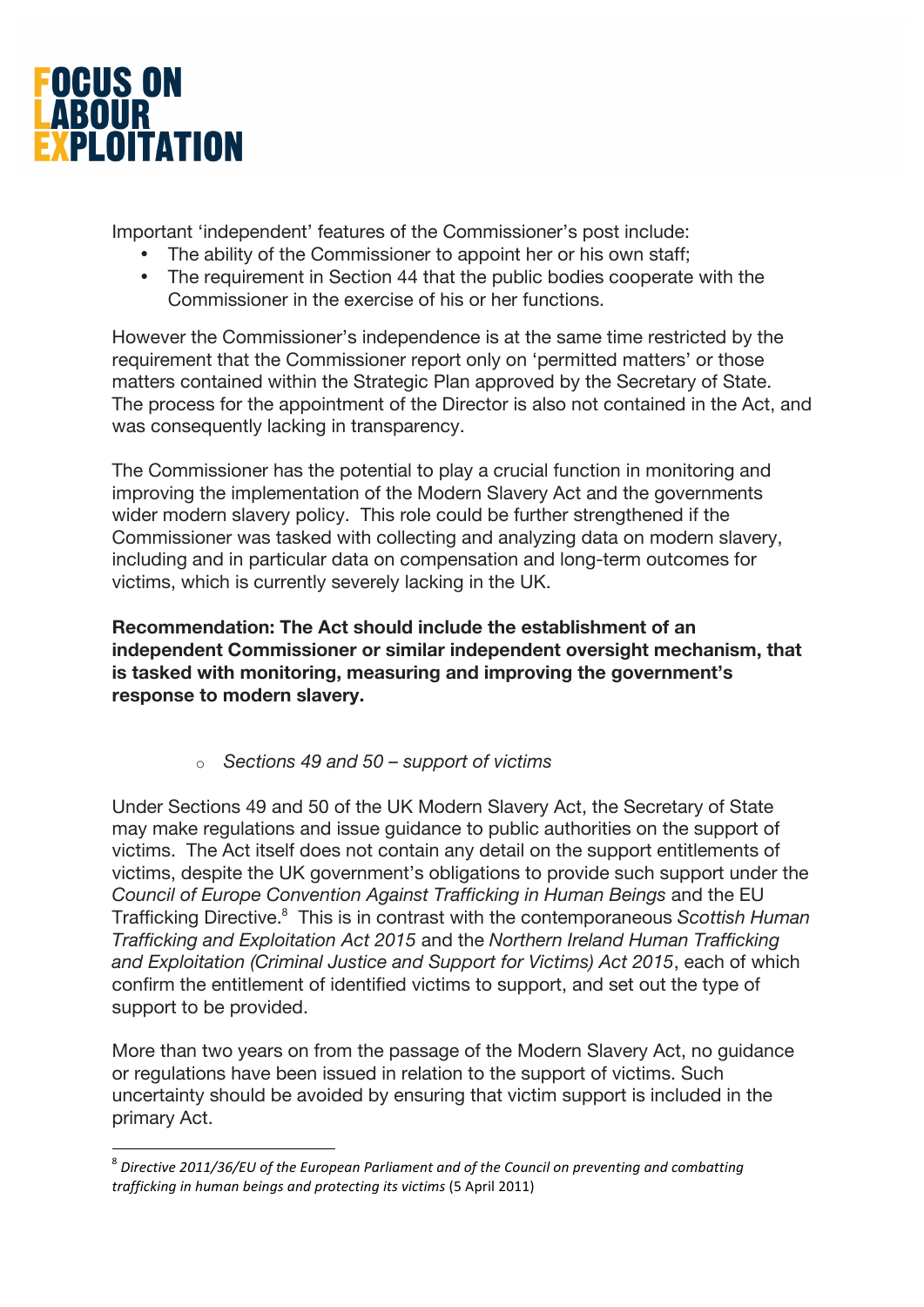

## **Recommendation: The entitlement of victims to support and a minimum set of support standards should be included in the new Act.**

o *Section 54 - Transparency in Supply Chains.* 

As a preliminary note, FLEX submits that the inclusion of a transparency in supply chains (TISC) provision is a useful step forward in recognizing and developing corporate responsibility for exploitation in their supply chains. However a TISC provision must be seen as just part of a comprehensive prevention strategy, that also includes effective labour inspection and protection systems, and must be couple with strong criminal and civil enforcement mechanisms where businesses are found to be knowingly using or benefiting from worker exploitation. For example, as noted above, any new Act should make clear provision for corporate criminal liability for modern slavery offences, similar to those included in the *Scottish Human Trafficking and Exploitation Act 2015*. A TISC provision is by no means a 'silver bullet' and should not distract from government's primary obligations to prevent and prosecute exploitation and to identify and protect victims.

## **Recommendation: The inclusion of any transparency in supply chains provision in the new Act should be recognized as just one part of a more comprehensive response to modern slavery.**

The primary benefit of a TISC provision in the UK has been an increase in company awareness and engagement on the issue of modern slavery. The requirement that human trafficking and slavery statements be placed in a prominent place on company websites makes the company response to modern slavery a visible form of accountability to its customers, employees, and the general public. Companies are more motivated to consider their policies and procedures relevant to worker exploitation, to examine their supply chains, and to engage with stakeholders including civil society and their suppliers. Increasingly companies are also undertaking internal training and developing internal policies to increase awareness and formalise their response to modern slavery. In particular the requirement in Section 54(6) for the slavery and human trafficking statement to be approved by the company's board of directors and signed by a director appears to have increased the engagement of senior executives and helped to mainstream the issue within companies.<sup>9</sup>

# **Recommendation: Any transparency in supply chains provision included in the Act should include a requirement that modern slavery statements are**

<sup>&</sup>lt;sup>9</sup> Ethical Trading Initiative and Hult International Business School, *Corporate Leadership on Modern Slavery* (2016)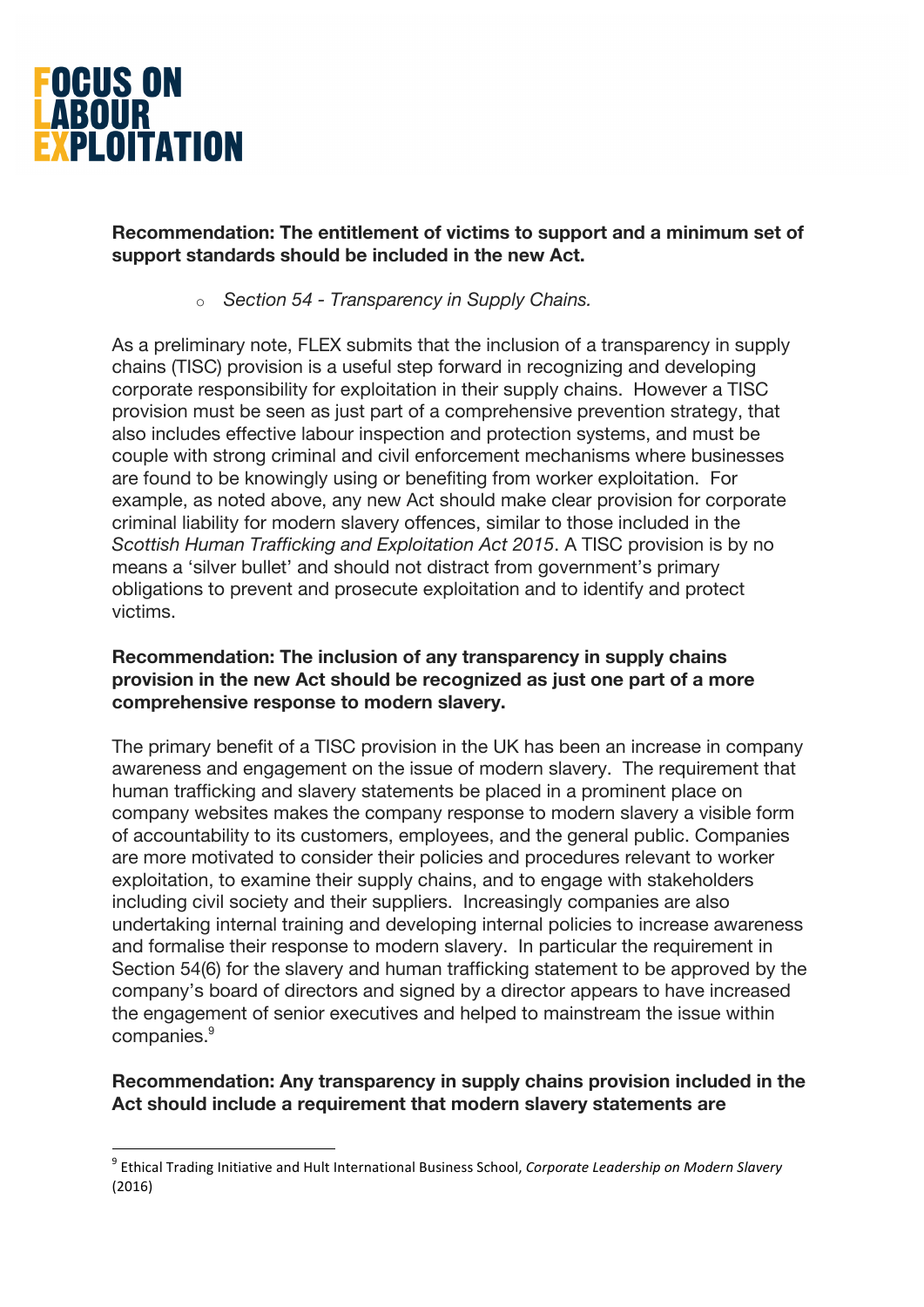

## **authorised by the board and signed by a director, and displayed in a prominent position on the company's website.**

However there are some deficiencies in Section 54 that any Australian Modern Slavery Act should seek to address.

a) *Content of statements*: Section 54 does not prescribe the content to be included in slavery and human trafficking statements, but instead lists information that "may" be included. This formulation was intended to provide flexibility in the way that companies report, but has resulted in statements that vary drastically in their content and quality,<sup>10</sup> and are consequently difficult to assess and compare.

This approach is in contrast to the *Californian Transparency in Supply Chains Act (SB 657)* which sets out the matters to be disclosed, including risk assessments of product supply chains; supplier audits; supplier certifications; internal accountability standards and procedures; and training. It is also in contrast with the stricter reporting requirements in the new French Duty of Vigilance Law.

Clear content requirements are needed to ensure that modern slavery reports are informative, comparative and useful. These should include due diligence and risk assessment practices; inspections; engagement with unions and worker organisations; and processes for identification, remedy and response to modern slavery incidents.

**Recommendation: Any transparency in supply chains provision included in the Act should include mandatory areas for disclosure, including due diligence and risk assessment practices; inspections; engagement with unions and worker organisations; and identification, remedy and response to modern slavery incidents.** 

*b) Central registry:* The UK legislation does not provide for a central registry for the collection of the statements provided by complying companies. Without a government-run registry, it is left to various civil society organisations to attempt to fill the gap, resulting in confusion and inefficiency.

A central registry maintained by the government is the most efficient and effective way to collect and display statements and to monitor compliance with the Act. Government is best placed to collect statements and should be primarily responsible for monitoring compliance with its own legislation. The central registry

<sup>&</sup>lt;sup>10</sup> See Business and Human Rights Resource Centre and CORE, *Register of slavery & human trafficking* corporate statements released to date to comply with UK Modern Slavery Act (2016) available at https://business-humanrights.org/en/uk-modern-slavery-act-analysis-of-early-company-statements-newguidance-available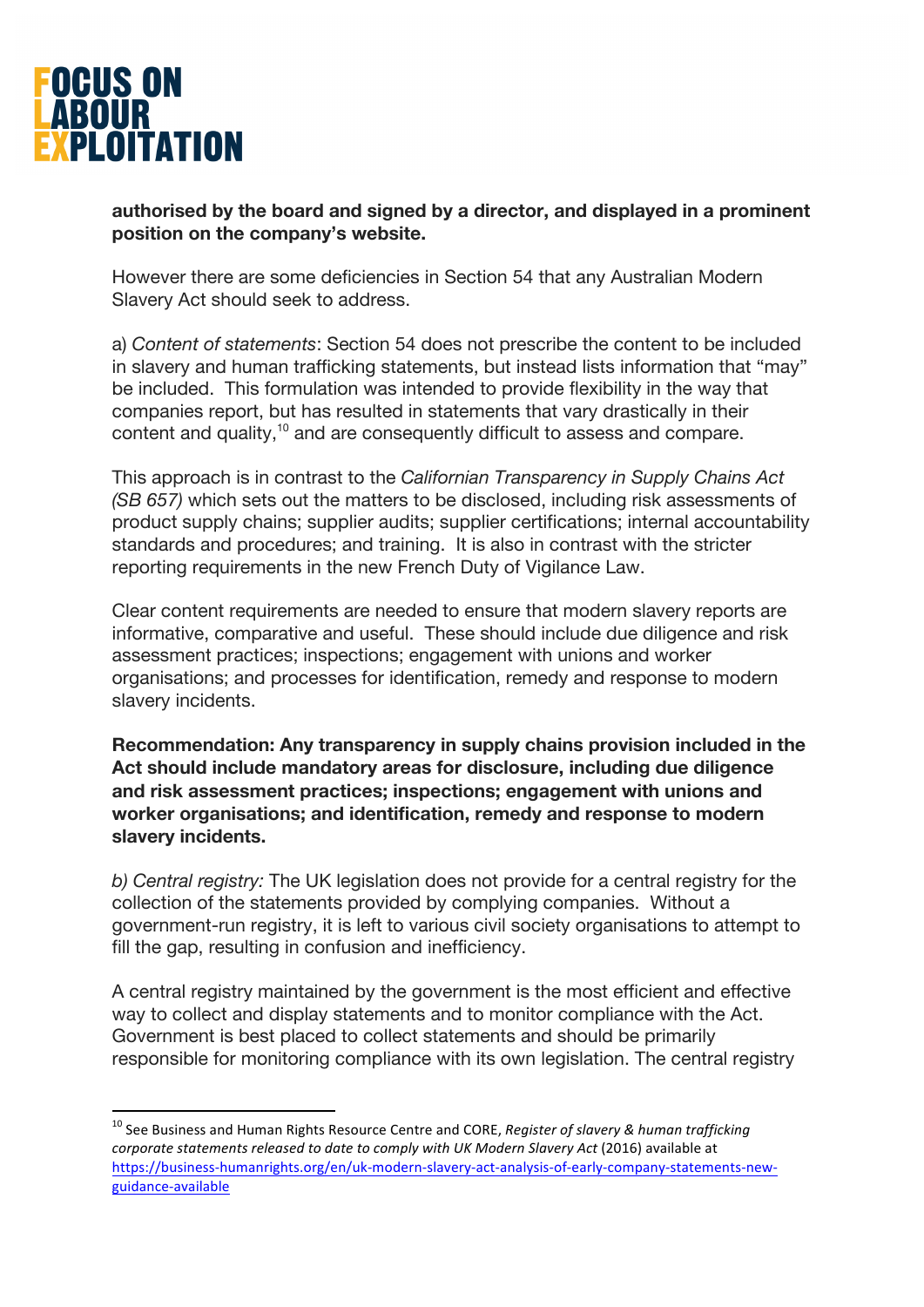

should be publicly accessible, and should include a list of all companies required to report, in order that non-complying companies can be identified.

**Recommendation: A publicly accessible central registry where companies would be required to submit their annual statements should be created and maintained by the Australian government.** 

c) Enforcement mechanism: The mechanism for enforcing compliance with the UK transparency in supply chains provision is an injunction sought by the Secretary of State under Section 54(11). A very similar mechanism exists under the Californian Transparency in Supply Chains Act. To date no such actions have been brought to enforce compliance in either jurisdiction, creating an atmosphere of impunity for non-compliance.

Without a central registry and list of companies required to report, it is difficult to estimate how many companies are currently in breach of their obligations under the UK Act, however it is estimated to be in the thousands. In order to be effective, the Australian Modern Slavery Act will require a stronger monitoring and enforcement mechanism, including penalties for failure to produce a statement and failure to comply with the mandatory elements of the statement. This ensures that not only industry 'leaders' but also industry laggards are forced to comply, and creates a level playing field amongst all companies required to report.

**Recommendation: Any transparency in supply chains provision included in the Act should include a strong monitoring and enforcement mechanism, including penalties for failure to produce a statement and failure to comply with the mandatory elements of the statement.** 

d) Public procurement: The Modern Slavery Act is silent on the treatment of human trafficking and slavery statements in government procurement. The Act also does not apply to government bodies, so that such bodies are not required to report under the Act, despite the significant influence and purchasing power of the UK Government.

In the United States, *Executive Order 13627 (the "Order") Strengthening Protections Against Trafficking in Persons in Federal Contracts* of 2012 prohibits federal contractors from engaging in practices that relate to or may lead to human trafficking. The Order also imposes certain requirements for the prevention of human trafficking on contracts and subcontracts for materials or services outside the United States. These include the requirement that contractors produce a 'compliance plan' and certify that they have not engaged in human trafficking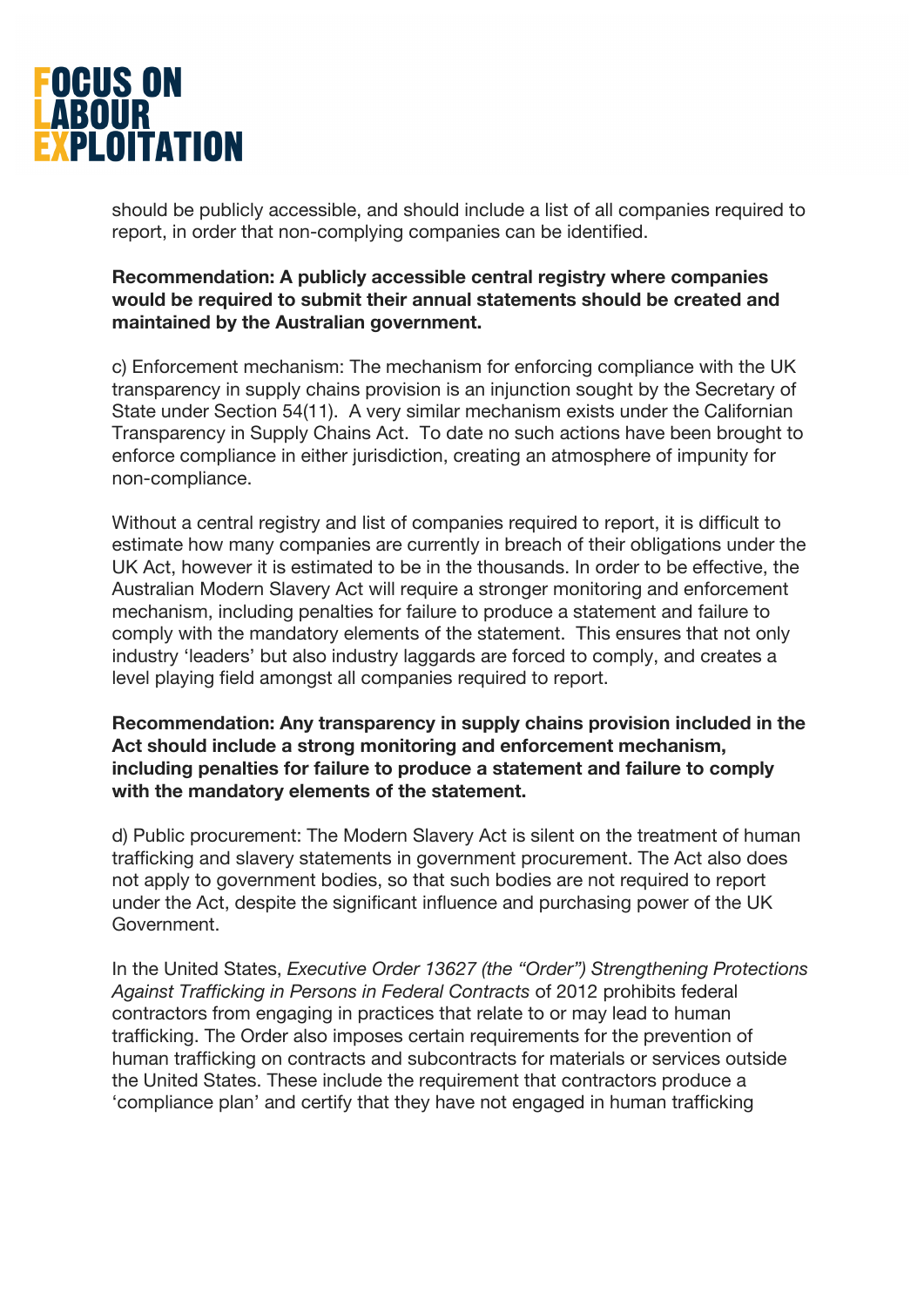

activities. Failure to comply with the requirements may result in suspension, termination of the federal contract, and imprisonment for false certification.<sup>11</sup>

FLEX recommends that in a new Act the Australian government lead from the front and use its purchasing power to drive change amongst supplier companies. The Act should require that companies bidding for public contracts at the very least have complied with the Act's reporting requirements, and preferably have in place due diligence procedures for the identification and remedy of exploitation in their supply chains.

**Recommendation: Any transparency in supply chains provision included in the Act should include government bodies in the list of legal entities required to report. The Act should also exclude from public procurement processes any contractor who has not complied with any reporting requirements under the Act.** 

<sup>&</sup>lt;sup>11</sup> See further http://accountabilityhub.org/country/the-united-states/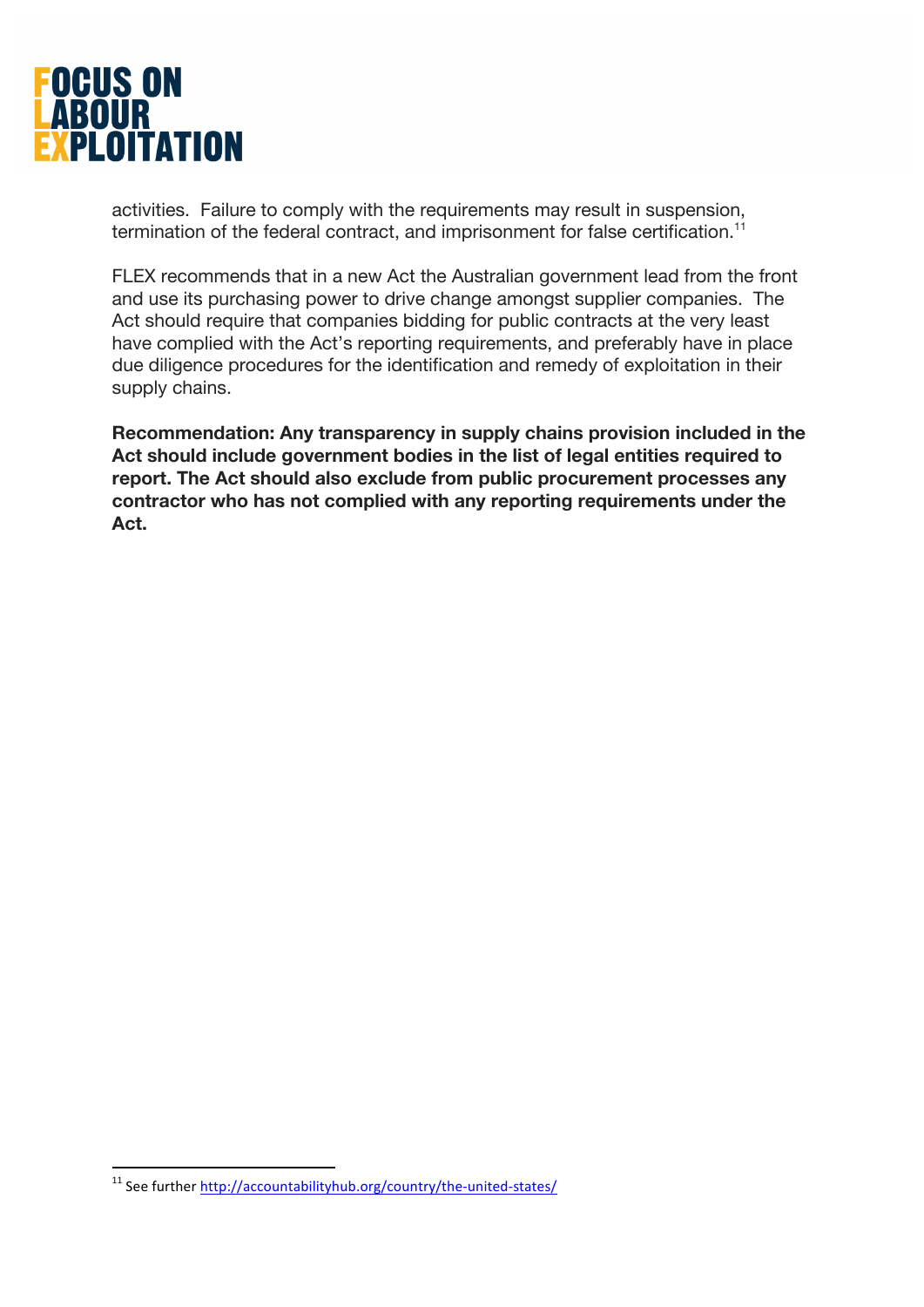

# **2. Identifying international best practice employed by governments, companies, businesses and organisations to prevent modern slavery in domestic and global supply chains, with a view to strengthening Australian legislation;**

Addressing exploitation in supply chains requires a holistic approach to prevention, that not only promotes transparency and accountability, but also addresses worker vulnerability and promotes the protection of workers' rights.

The International Labour Organisation's recent Forced Labour Protocol of 2014 provides a comprehensive framework for addressing forced labour, including concrete measures for the prevention of labour exploitation. In particular the Protocol requires States to strengthen labour inspection systems, and to ensure labour laws are implemented and enforced for *all* workers.

## **Recommendation: The Australian Government should ratify the ILO's Forced Labour Protocol.**

FLEX research has also highlighted the link between labour abuses and vulnerability to labour exploitation, and the need for a strong and well-resourced labour inspectorate to identify and prevent labour exploitation throughout the labour market. Countries such as France, Belgium and the Netherlands have comprehensive and dedicated labour inspectorates, with at least five inspectors per 100,000 workers, and with powers to proactively investigate labour rights abuses, including forced labour.<sup>12</sup> In Brazil, labour inspectors carry out intelligence-led multiagency operations, in collaboration with federal police and prosecutors, that not only identify exploited workers but immediately seek the repayment of workers' wages and entitlements.<sup>13</sup>

The UK's Gangmasters' Licensing Authority (GLA) is recognised as highly effective in the prevention and enforcement of labour abuses, through its combination of license monitoring, intelligence gathering, proactive investigations, and collaborative prevention work. However until recently the GLA was restricted in its remit to monitoring the food processing, agriculture, horticulture and shellfish gathering sectors, and has been severely underfunded. Section 55 of the Modern Slavery Act initiated a review of the GLA's remit, ultimately resulting in a significant expansion of its power and scope. The new Gangmasters and Labour Abuse Authority (GLAA) has extended police powers to investigate allegations of abuse across the entire UK labour market. Specialist investigators, called Labour Abuse Prevention Officers, have the power to investigate offences under the Modern Slavery Act, as well as

<sup>&</sup>lt;sup>12</sup> See Focus on Labour Exploitation, *Combatting Labour Exploitation Through Labour Inspection*, (2015).<br><sup>13</sup> International Labour Organisation, *The good practices of labour inspection in Brazil: the eradication of lab analogous to slavery* (2010).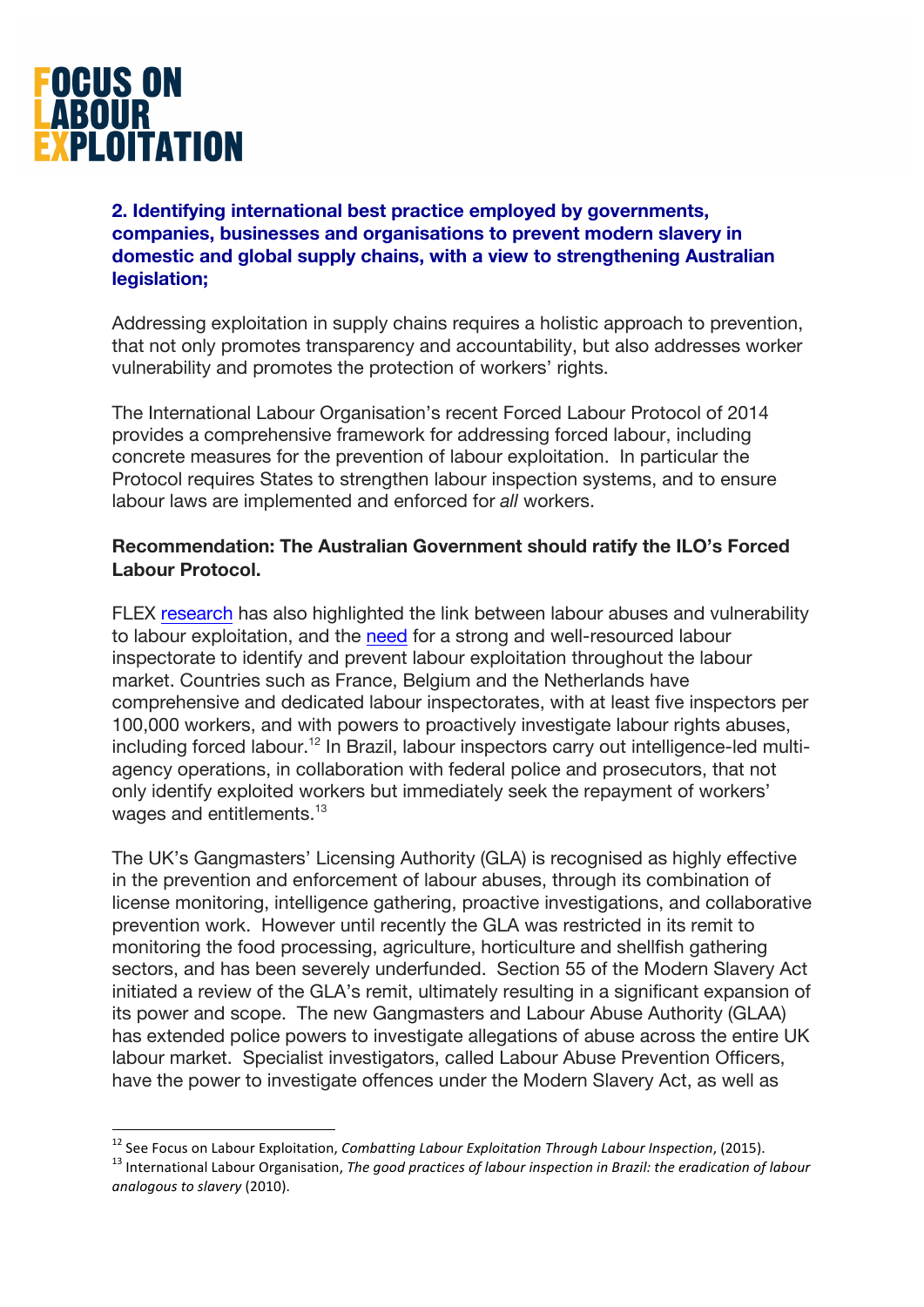

offences under the Employment Agencies Act 1973 and the National Minimum Wage Act 1988.<sup>14</sup>

The expansion of the GLA enables abuses throughout the labour market to be identified and addressed by specialist labour inspectors, with the power to apply a range of legislation to address labour exploitation. It also goes some way to filling the regulatory 'gap' between labour rights abuses and modern slavery, into which many exploited workers fall. However such an expansion will require significant resourcing in order to be effective, and it is currently unclear the extent to which the GLAAs resources will be increased to meet this increased responsibility.<sup>15</sup>

In Australia federal employment legislation is enforced by the Fairwork Ombudsman, who conducts awareness campaigns on migrant workers' rights and pursues civil cases through the courts for workplace violations, such as underpayment of wages. The Ombudsman investigates a small number of cases each year, usually involving systemic or particularly serious cases of exploitation. However, reportedly none of the cases investigated by the Ombudsman in 2015 were referred to police for criminal investigation of potential forced labor.<sup>16</sup> Compared to that of the GLAA and labour inspectorates in Europe, the Fairwork Ombudsman's role is more reactive and less focused on inspection and enforcement. Without a strong and well-resourced labour inspectorate in Australia, the ability of Australian authorities to prevent and detect modern slavery will continue to be limited.

**Recommendation: The Australian Government should review and strengthen the operation of the Fairwork Ombudsman, including adequately empowering and resourcing the Ombudsman to carry out proactive investigations and referrals to the Australian Federal Police.** 

<sup>&</sup>lt;sup>14</sup> Immigration Act 2016 (UK), Section 12.<br><sup>15</sup> See further, Robinson, 'The Modern Slavery Act is not enough. We must tackle labour exploitation', *Open Democracy* (7 November 2016), available at https://www.opendemocracy.net/neweconomics/the-modernslavery-bill-is-not-enough-we-must-tackle-labour-exploitation/<br><sup>16</sup> United States Department of State. *Trafficking in Persons Report: Australia* (2016) available at

https://www.state.gov/j/tip/rls/tiprpt/countries/2016/258716.htm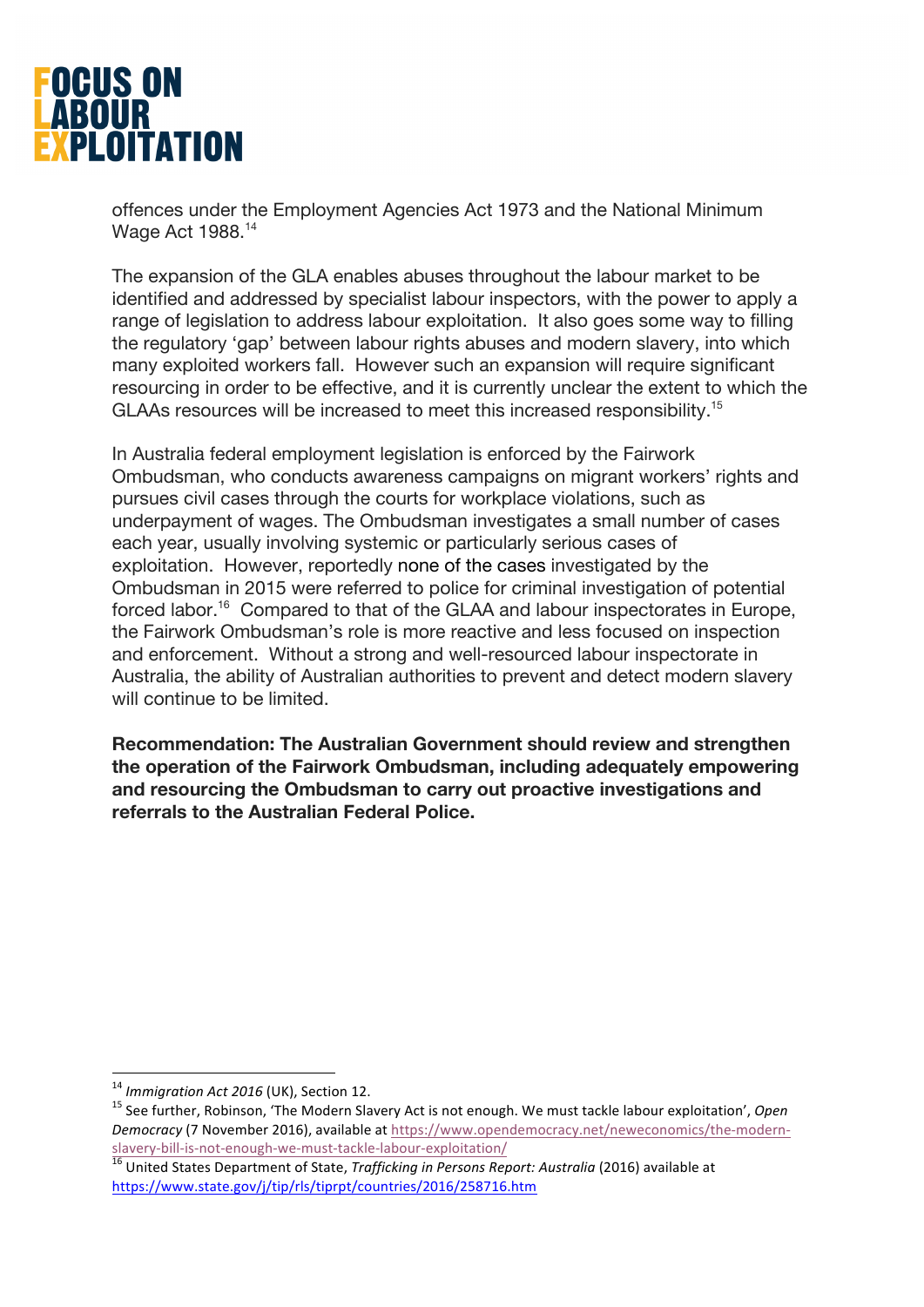

## **3. Federal compensation for victims of modern slavery;**

Access to compensation can play an important role in the recovery of survivors of modern slavery. Receiving a fair compensation award can provide victims with a sense of justice and closure, as well as with the financial means to stay safe and rebuild their lives. It can break the cycle of exploitation and reduce victims' vulnerability to re-exploitation, thus making anti-trafficking responses more sustainable in the long term. The effective enforcement of compensation also serves a punitive purpose, making human trafficking and forced labour riskier, less profitable crimes.

FLEX research in the UK has demonstrated that the lack of a clear and specific compensation avenue for victims of human trafficking, forced labour or slavery, means that many victims are unable to access the compensation they deserve. 17 As in Australia, there is no dedicated compensation fund for victims of human trafficking or modern slavery in the UK, and pursuing a civil compensation claim is complex and potentially costly. Compensation obtained following a criminal conviction is also rare, as noted above, due to the low numbers of prosecutions and the failure of Courts to consider compensation in all cases. Some of these issues could be addressed by the creation of a) a specific civil remedy for victims of modern slavery, and/or b) a specific modern slavery victim compensation fund.

a) Civil remedy: In the United States the *Trafficking Victims Protection Re*authorization Act of 2003 created a civil remedy for victims of trafficking offences that allows victims to claim both actual and punitive damages and legal fees. Damages can include not only compensation for injuries, but also unpaid wages and other entitlements in the case of labour exploitation. Claims under this provision may be made against both primary offenders and those who knowingly benefit from forced labour, allowing victims the possibility to recover from exploiters higher up the supply chain.<sup>18</sup>

In the recent case of *David v. Signal International<sup>19</sup>* hundreds of quest workers from India were fraudulently recruited and exploited by a New Orleans construction company in the aftermath of Hurricane Katrina. A jury found that the company, its lawyer and Indian-based recruiter had engaged in labour trafficking, fraud, racketeering and discrimination, and awarded five of the workers USD\$14 million in compensatory and punitive damages. Other workers subsequently settled their claims against the company for a further USD\$20 million.

<sup>&</sup>lt;sup>17</sup> FLEX, *Working Paper: Access to compensation for victims of human trafficking*, (July 2016), available at http://www.labourexploitation.org/sites/default/files/publications/DWP-Compensation-F.pdf <sup>18</sup> See further http://accountabilityhub.org/country/the-united-states/

<sup>&</sup>lt;sup>19</sup> For details see https://www.splcenter.org/news/2015/02/18/federal-jury-splc-case-awards-14million-indian-guest-workers-victimized-labor-trafficking